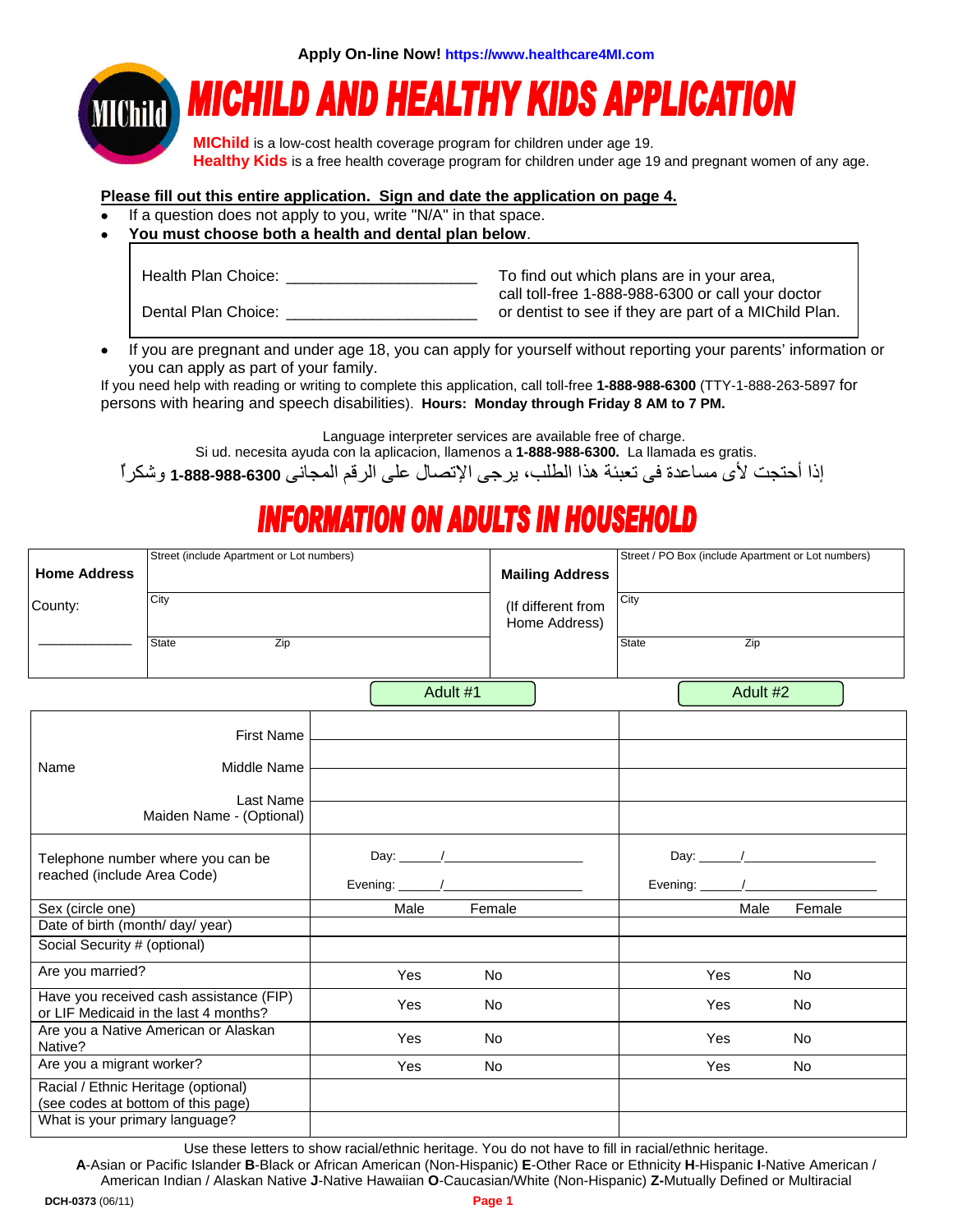Official use only

M

## **CHILDREN ANDIOR PREGNANT WOMAN INFORMATION**

| Please attach additional pages, if needed.                                                                                                                   |                         | Child #1  |                         | Child #2  |                         | Child #3  |                         | Pregnant<br>Woman or<br>Child #4 |
|--------------------------------------------------------------------------------------------------------------------------------------------------------------|-------------------------|-----------|-------------------------|-----------|-------------------------|-----------|-------------------------|----------------------------------|
| <b>First Name</b>                                                                                                                                            |                         |           |                         |           |                         |           |                         |                                  |
| Please include all children living in<br>Middle Name                                                                                                         |                         |           |                         |           |                         |           |                         |                                  |
| the home, even if you are not<br>applying for that child.                                                                                                    |                         |           |                         |           |                         |           |                         |                                  |
| Last Name                                                                                                                                                    |                         |           |                         |           |                         |           |                         |                                  |
| Is this person's address the same as the adult's?<br>(The child and/or pregnant woman must apply from their<br>home address.)                                | Yes                     | No        | Yes                     | No.       | Yes                     | No        | Yes                     | No                               |
| Are you applying for this person?                                                                                                                            | Yes                     | No        | Yes                     | <b>No</b> | Yes                     | <b>No</b> | Yes                     | No                               |
| Sex (circle one)                                                                                                                                             | Male                    | Female    | Male                    | Female    | Male                    | Female    | Male                    | Female                           |
| Is this person pregnant? (If yes, see note at the bottom<br>of this page)                                                                                    | Yes<br>Due date         | No        | Yes<br>Due date         | <b>No</b> | Yes<br>Due date         | No        | Yes<br>Due date         | No                               |
| Is this person a Native American or Alaskan<br>Native?                                                                                                       | Yes                     | <b>No</b> | Yes                     | <b>No</b> | Yes                     | <b>No</b> | Yes                     | <b>No</b>                        |
| Racial / Ethnic Heritage (optional)<br>(see codes at bottom of page 1)                                                                                       |                         |           |                         |           |                         |           |                         |                                  |
| What is this person's primary language?                                                                                                                      |                         |           |                         |           |                         |           |                         |                                  |
| Date of Birth (month, day, year)                                                                                                                             |                         |           |                         |           |                         |           |                         |                                  |
| This person's Social Security Number (Required if<br>person is applying for health coverage. See note at the<br>bottom of this page.)                        |                         |           |                         |           |                         |           |                         |                                  |
| Citizen of the United States? (If No, send a copy of<br>the document that provides the person's legal status.<br>See note at the bottom of this page)        | Yes                     | No        | Yes                     | No.       | Yes                     | No        | Yes                     | No                               |
| Relationship to adults from page 1                                                                                                                           | Adult 1                 |           | Adult 1                 |           | Adult 1                 |           | Adult 1                 |                                  |
| (son, daughter, adopted, step, spouse, none, self, etc.)                                                                                                     | Adult 2                 |           | Adult 2                 |           | Adult 2                 |           | Adult 2                 |                                  |
| Child support received: List monthly amount or<br>zero if none received.                                                                                     | \$                      |           | \$                      |           | \$                      |           | \$                      |                                  |
| Are the child's parents currently married to each<br>other?                                                                                                  | Yes                     | No        | Yes                     | No        | Yes                     | No        | Yes                     | No                               |
| Are both parents of the child living in the home?                                                                                                            | Yes                     | No.       | Yes                     | <b>No</b> | Yes                     | <b>No</b> | Yes                     | No                               |
| Does this person have any children?                                                                                                                          | Yes                     | No        | Yes                     | No        | Yes                     | <b>No</b> | Yes                     | No                               |
| Does this person have health insurance besides<br>MIChild/Medicaid? If Yes, send a copy of the front<br>and back of card.                                    | Yes                     | No        | Yes                     | No        | Yes                     | No        | Yes                     | No                               |
| Has this person had health insurance (from an                                                                                                                | Yes                     | No        | Yes                     | No        | Yes                     | No        | Yes                     | No                               |
| adult's job) that ended in the past 6 months? (If<br>Yes, attach written statement explaining why the<br>insurance ended)                                    | Date Insurance<br>Ended |           | Date Insurance<br>Ended |           | Date Insurance<br>Ended |           | Date Insurance<br>Ended |                                  |
| Does this person have access to health insurance<br>through the state or other government agency?                                                            | Yes                     | No        | Yes                     | No        | Yes                     | No        | Yes                     | No                               |
| Does this person have Children's Special Health<br>Care Services?                                                                                            | Yes                     | No        | Yes                     | No        | Yes                     | No        | Yes                     | No                               |
| Has this person received cash assistance (FIP) or<br>LIF Medicaid in the last 4 months?                                                                      | Yes                     | No        | Yes                     | No        | Yes                     | No        | Yes                     | No                               |
| Does this person intend to remain in Michigan?                                                                                                               | Yes                     | No        | Yes                     | No        | Yes                     | No        | Yes                     | No                               |
| Has paternity been established for this child?                                                                                                               | Yes                     | No        | Yes                     | No        | Yes                     | No        | Yes                     | No                               |
| If a parent is not in the home, please provide the<br>absent parent's name and address. If deceased,<br>write deceased. (Attach additional pages if needed.) |                         |           |                         |           |                         |           |                         |                                  |

**NOTE:** Your application will be processed faster if you send **copies** of the following with your application:

If pregnant with more than one child, provide Doctor's statement.

If applicant's social security number has not been obtained, send proof that you have applied for a number. The local DHS office can help you apply for a social security number for the applicant. Social Security Numbers are optional for those not applying.

If applicant is not a U.S. citizen, send a copy of the document (I-551 or I-94) that provides the person's legal status in the U.S. Applicants who are citizens may be asked to provide documents to prove citizenship and identity (birth certificate, driver's license, passport, etc).

If you have insurance, send a copy of front and back of each insurance card.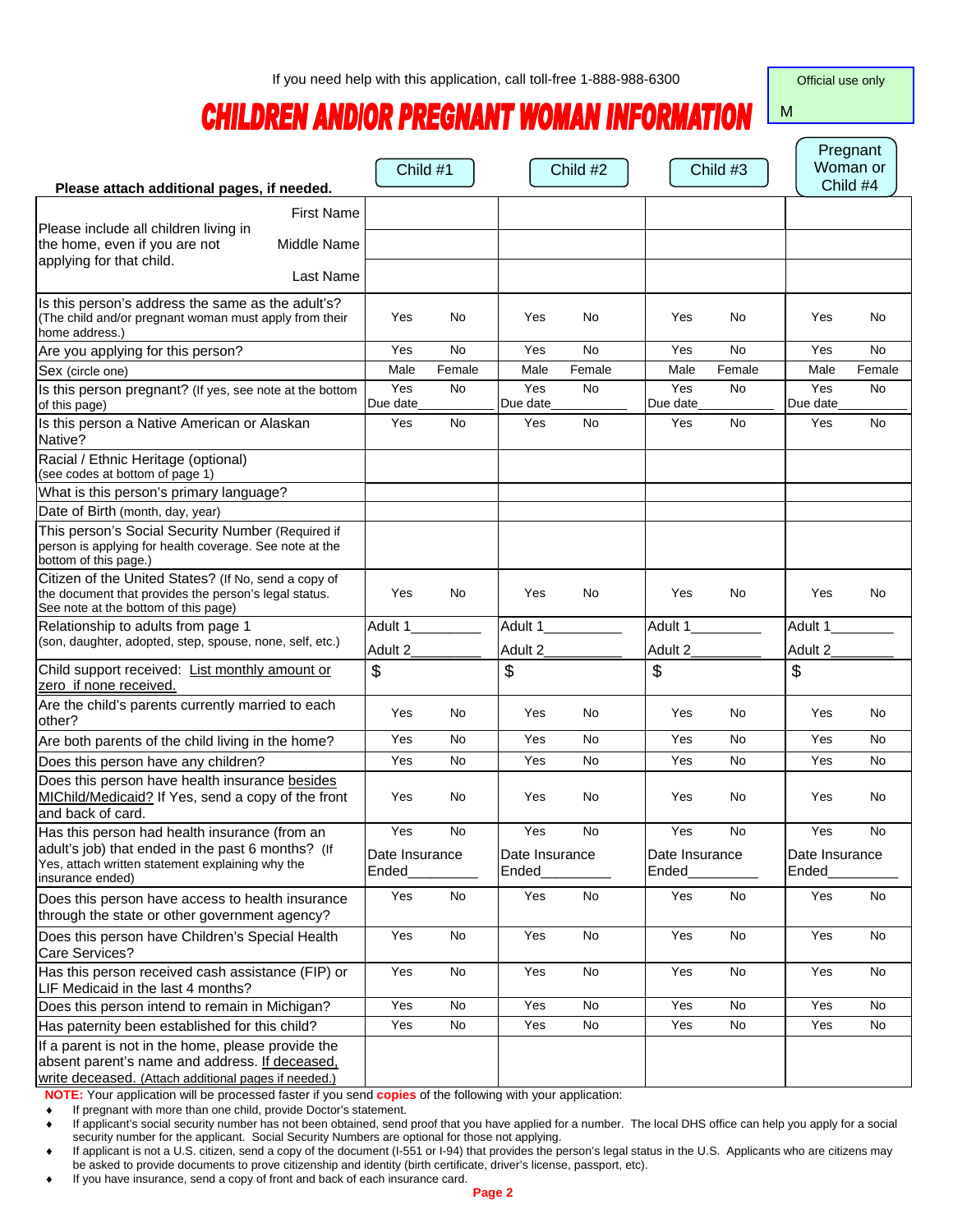### **INCOME INFORMATION**

#### **WAGES**

(Please attach additional pages, if needed.)

|         | Are you employed?          |   | <b>Monthly Gross Pay (before taxes)</b> | <b>Monthly Take Home Pay (after taxes)</b> |                        |  |  |
|---------|----------------------------|---|-----------------------------------------|--------------------------------------------|------------------------|--|--|
| Adult 1 | Yes<br>No<br>(circle one)  |   | /month (tips included)                  | ന                                          | /month (tips included) |  |  |
| Adult 2 | No.<br>Yes<br>(circle one) | ጥ | /month (tips included)                  | ጥ                                          | /month (tips included) |  |  |

#### **SELF EMPLOYMENT**

| Name of self-employed person | Gross monthly income, minus allowable federal tax deductions<br>(DEPRECIATION not allowed) |        |  |  |  |
|------------------------------|--------------------------------------------------------------------------------------------|--------|--|--|--|
|                              |                                                                                            | /month |  |  |  |
|                              |                                                                                            | /month |  |  |  |

## **OTHER INCOME**

**List all other income received by household members.** 

| 1. Unemployment Benefits                                       | 5. Veteran's Benefits                  | 9. Strike Benefits                                               | 13. Cash from Friends or Family     |        |
|----------------------------------------------------------------|----------------------------------------|------------------------------------------------------------------|-------------------------------------|--------|
| 2. RSDI (Soc. Sec. Benefits)                                   | <b>6. Retirement Benefits</b>          | 10. Worker's Compensation<br>14. Other (please specify)          |                                     |        |
| 3. SSI (Supplemental Security Income)<br>4. Military Allotment | 7. Interest Income<br>8. Rental Income | 11. Employer Based Disability Insurance<br>12. Investment Income |                                     |        |
| List below the household<br>members who have income            | Type of Income<br>(from above list)    | If RSDI/SSI Income<br>please enter Claim #                       | Monthly Gross Income (before taxes) |        |
|                                                                |                                        |                                                                  | \$                                  | /month |
|                                                                |                                        |                                                                  | \$                                  | /month |
|                                                                |                                        |                                                                  | \$                                  | /month |
|                                                                |                                        |                                                                  | \$                                  | /month |
|                                                                |                                        |                                                                  | \$                                  | /month |

**NOTE: If you do not have any income, please briefly explain below how you support yourself and your family:** 

 $\mathcal{L}_\mathcal{L} = \{ \mathcal{L}_\mathcal{L} = \{ \mathcal{L}_\mathcal{L} = \{ \mathcal{L}_\mathcal{L} = \{ \mathcal{L}_\mathcal{L} = \{ \mathcal{L}_\mathcal{L} = \{ \mathcal{L}_\mathcal{L} = \{ \mathcal{L}_\mathcal{L} = \{ \mathcal{L}_\mathcal{L} = \{ \mathcal{L}_\mathcal{L} = \{ \mathcal{L}_\mathcal{L} = \{ \mathcal{L}_\mathcal{L} = \{ \mathcal{L}_\mathcal{L} = \{ \mathcal{L}_\mathcal{L} = \{ \mathcal{L}_\mathcal{$ 

### **INCOME DEDUCTIONS**

|                                                                         |       |                    |                                                        | .           |             |                                                    |                                         |                                                                                   |
|-------------------------------------------------------------------------|-------|--------------------|--------------------------------------------------------|-------------|-------------|----------------------------------------------------|-----------------------------------------|-----------------------------------------------------------------------------------|
| <b>Child support</b><br>you pay for<br>children not<br>living with you: |       |                    | Do you pay any court-<br>ordered guardian<br>expenses? |             |             | Do you pay child day<br>care * so you can<br>work? |                                         | If you own rental<br>property, provide<br>expenses:                               |
| Adult 1                                                                 |       |                    | Adult 1                                                | Adult 2     |             | Adult 1                                            | Adult 2                                 | /month<br>Do not complete this box                                                |
| month                                                                   |       | For Child 1        | Y/N                                                    | Y/N         | For Child 1 | Y/N                                                | Y/N                                     | unless you report rental<br>income. These are your<br>monthly expenses for rental |
| Adult 2                                                                 |       | For Child 2        | Y/N                                                    | Y/N         | For Child 2 | Y/N                                                | Y/N                                     | property that you own and<br>rent to others (not rent you                         |
|                                                                         | month | Y/N<br>For Child 3 | Y/N                                                    | For Child 3 | Y/N         | Y/N                                                | pay). Name of rental property<br>owner: |                                                                                   |

**\* Child-care expenses cannot be claimed if you pay your spouse (or other parent of child) to watch the child. Also, the child must be under the age of 15 or under 18 and need care due to a mental or physical limitation.**